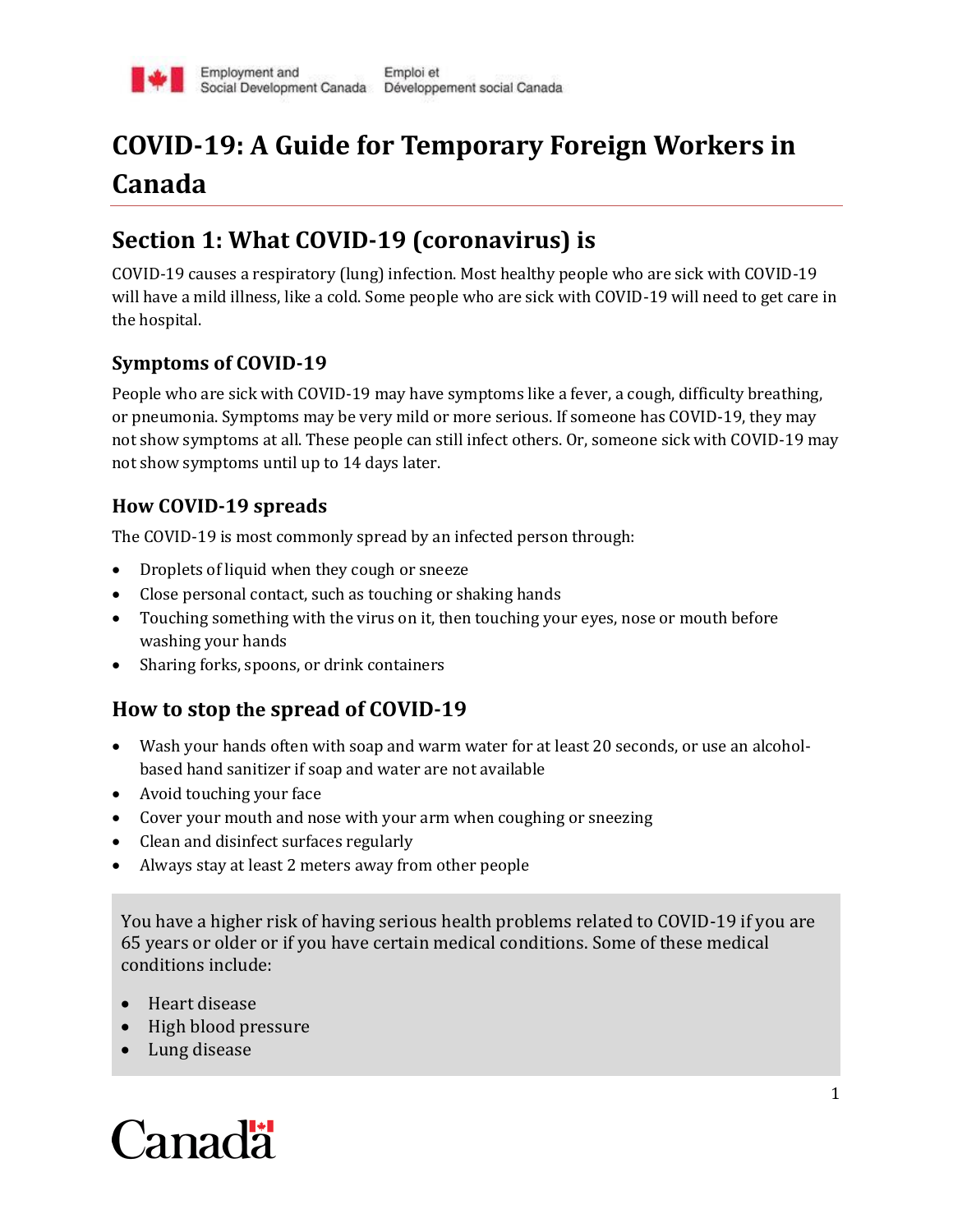

- Diabetes, or
- Cancer

You are also at a higher risk of having serious health problems related to COVID-19 if you have a weakened immune system, such as if you have had a medical treatment like chemotherapy.

### **Section 2: What you need to know before leaving your country**

All air passengers must have a non-medical mask or face covering to cover their mouth and nose during travel to Canada. You will need to show your non-medical mask or face covering during the boarding process. If you do not have it, you will not be allowed to continue on your journey.

COVID-19 is a serious health threat, and the situation in Canada is changing every day.

Instructions to follow before you travel to Canada:

- If you have symptoms of COVID-19, you will not be permitted to board the plane:
	- $\circ$  If you show signs of COVID-19 upon arrival, officials will contact a quarantine officer and the officer will perform a more detailed assessment
	- o If necessary, the quarantine officer may:
		- Order you to be transported to hospital to undergo a medical examination
		- Inform the local public health authority that you may have COVID-19
- If you have no symptoms of COVID-19, you should:
	- o Ask your employer if your job is still available
	- o Read the email that you received from Immigration, Refugees and Citizenship Canada (IRCC) and follow their advice
- You will likely need to undergo mandatory quarantine for the first 14 days when you get to Canada. You need to discuss the plan for this period with your employer before you arrive.

Information you need to have with you when boarding and may be asked of you upon arrival:

- The address of your accommodation (housing)
- A telephone number or email so that Canadian officials can contact you
- Your employer's contact information

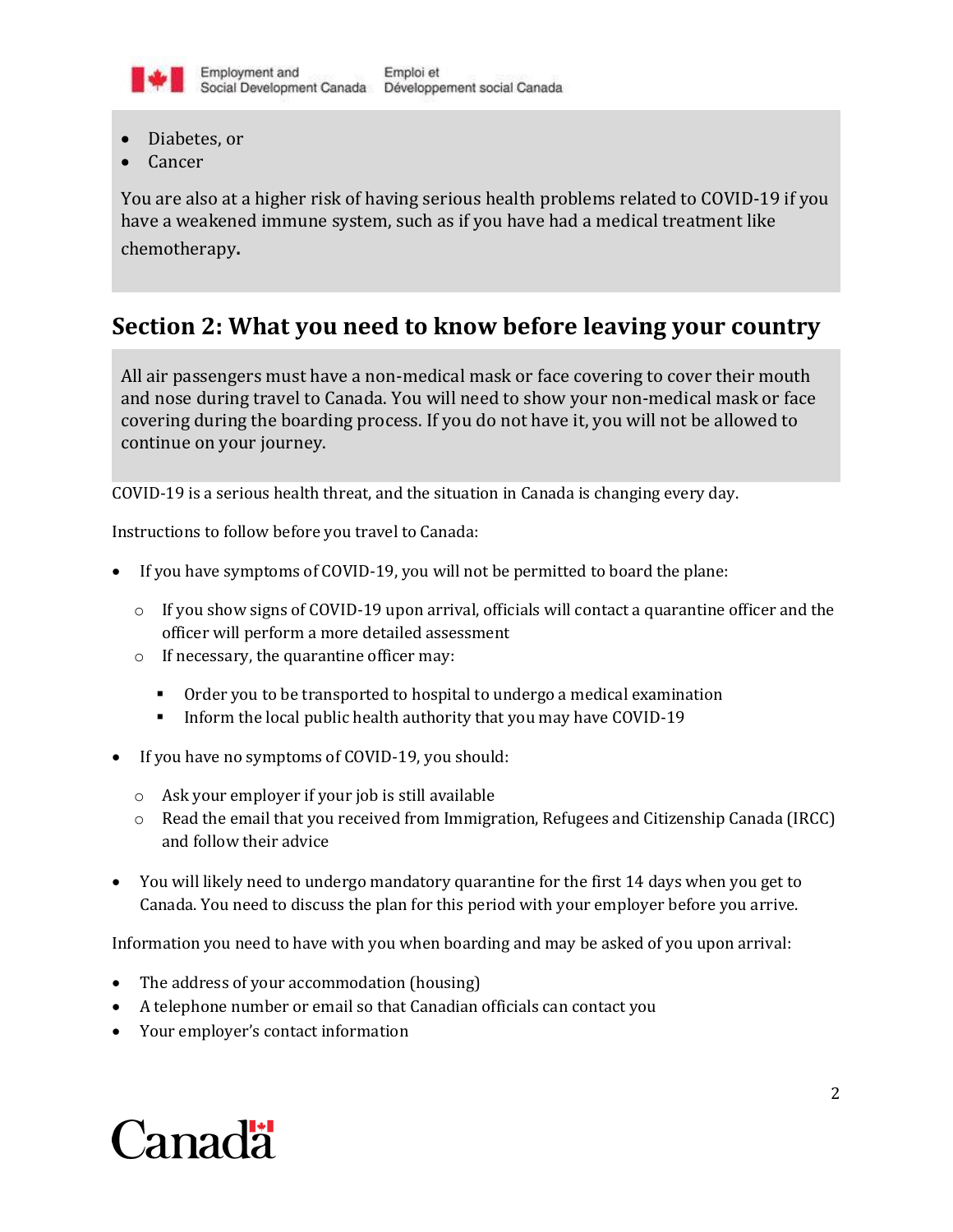

- How you will get from the airport to your accommodation, confirming that you are going directly from the airport to your quarantine location without any stops for food and/or basic supplies
- Your plan for how you will access food and other essentials, which may include asking your employer to help. Note that your employer cannot prevent you from accessing food. The employer is not responsible for covering the cost of these items. If you wish, you may arrange a plan with your employer for recouping these costs, as long as both you and your employer are in agreement
- Confirmation that you will not be in isolation with vulnerable groups
- Work permit or port of entry (POE) letter of introduction that shows you were approved for a work permit. Show your work permit or POE letter to the airline attendant. This document shows that you are allowed to travel to Canada during the travel restrictions

## **Section 3: What to know for your initial period of quarantine in Canada**

Most workers are required to quarantine for 14 days. Only workers considered "essential" by the Chief Public Health Officer of Canada are exempted (for example, healthcare workers, workers in transportation of medical products, truck drivers, crew on planes, trains and vessels). Visit the following webpage to get more information on the Temporary Foreign Worker Program, what is expected from employers during the COVID-19 pandemic, and frequently asked questions: https://www.canada.ca/en/employment-social-development/services/foreign-workers/noticecovid-19.html

It is your responsibility to follow the COVID-19 guidelines issued by the Government of Canada and the province and territory you live in. For the most recent updates, please visit the following webpage: https://www.canada.ca/en/public-health/services/diseases/coronavirus-disease-covid-19.html?utm\_campaign=not-applicable&utm\_medium=vanity-url&utm\_source=canadaca\_coronavirus

#### **COVID-19 guidelines**

- When leaving the airport, you must quarantine and monitor yourself for symptoms. In some cases, like in BC for example, seasonal farm workers will be quarantining in governmentmanaged accommodations upon arrival and food-service will be provided
- During the quarantine period, you must stay in your residence and must keep a 2-metre distance from others (physical distancing) at all times (unless you are members of the same family arriving at the same time)
- If someone new arrives at your accommodations during this time, you must restart a new quarantine period
- Workers in quarantine should not be housed with workers who are not in quarantine.

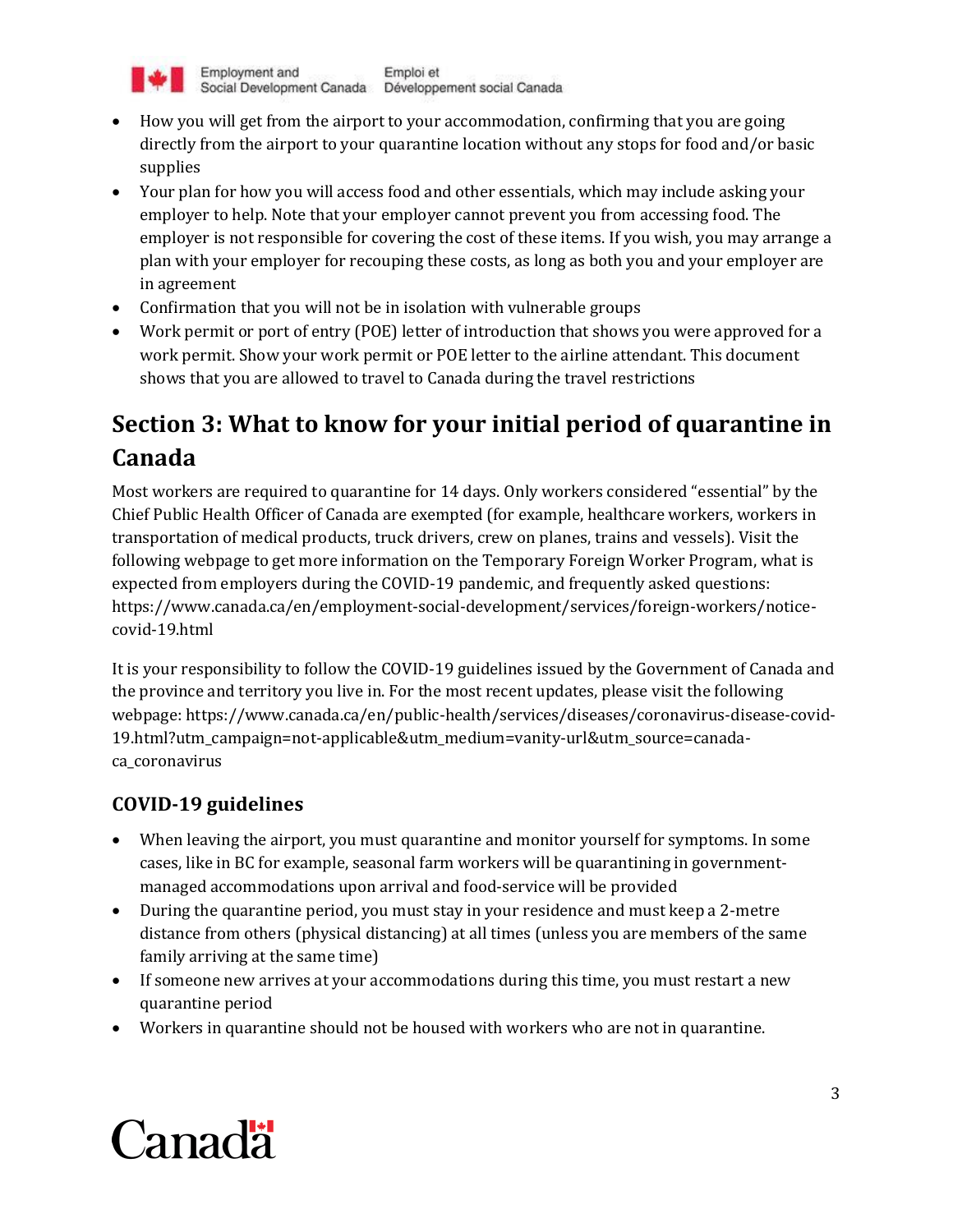

- Clean and disinfect your accommodations and common areas. This includes shared surfaces that are touched often, such as door knobs, tables, counters, sinks, taps, TV remote and toilets. If your employer is providing accommodations, they should provide you with cleaning products
- Other important things to do:
	- o Do not have visitors
	- $\circ$  Stay in a private place like your yard or balcony if you go outside for fresh air
	- o Wash your hands regularly with soap and hot water
	- $\circ$  Once your quarantine begins, no new person should move into the same accommodation as the one where you or your group live

You must be paid for the quarantine period for a minimum of 30 hours per week, at your regular hourly rate of pay. The payment you receive is not an advance and you don't have to reimburse it later. This requirement also applies to workers in the Seasonal Agricultural Worker Program (SAWP) and the period of paid quarantine will be in addition to the minimum 240 hours of pay as specified in the SAWP contract.

The employer can make regular deductions, but no additional amounts due to the quarantine period are allowed, except in the case of an agreement to recoup the costs of groceries. For more information, see Section 3.

Under current guidance, you are not allowed to work during the quarantine period, and your employer cannot ask you to perform other duties, such as building repairs or administrative tasks. Should this requirement change, it will be communicated on the Government of Canada website. Visit the following webpage to get more information on the Temporary Foreign Worker Program, what is expected from employers during the COVID-19 pandemic, and frequently asked questions: https://www.canada.ca/en/employment-social-development/services/foreign-workers/noticecovid-19.html

If you start having symptoms (like a fever) at any time, including after the quarantine period:

- You must immediately fully isolate yourself from others, contact local public health officials, and tell your employer. You may also choose to contact your consular official
- If your employer provides accommodations, they must provide you with separate accommodations, including your own bedroom and bathroom
- You and your employer must follow the advice of the local public health authority.
- Your employer must not force you to work during your isolation. If they do, refuse to work and use the contacts in Section 7 to report them

When contacting health services, be ready with the following information:

- Your symptoms
- Where you have been travelling or living (address of accommodation)
- If you had direct contact with animals (for example, if you visited a live animal market)

# Canadä<sup>r</sup>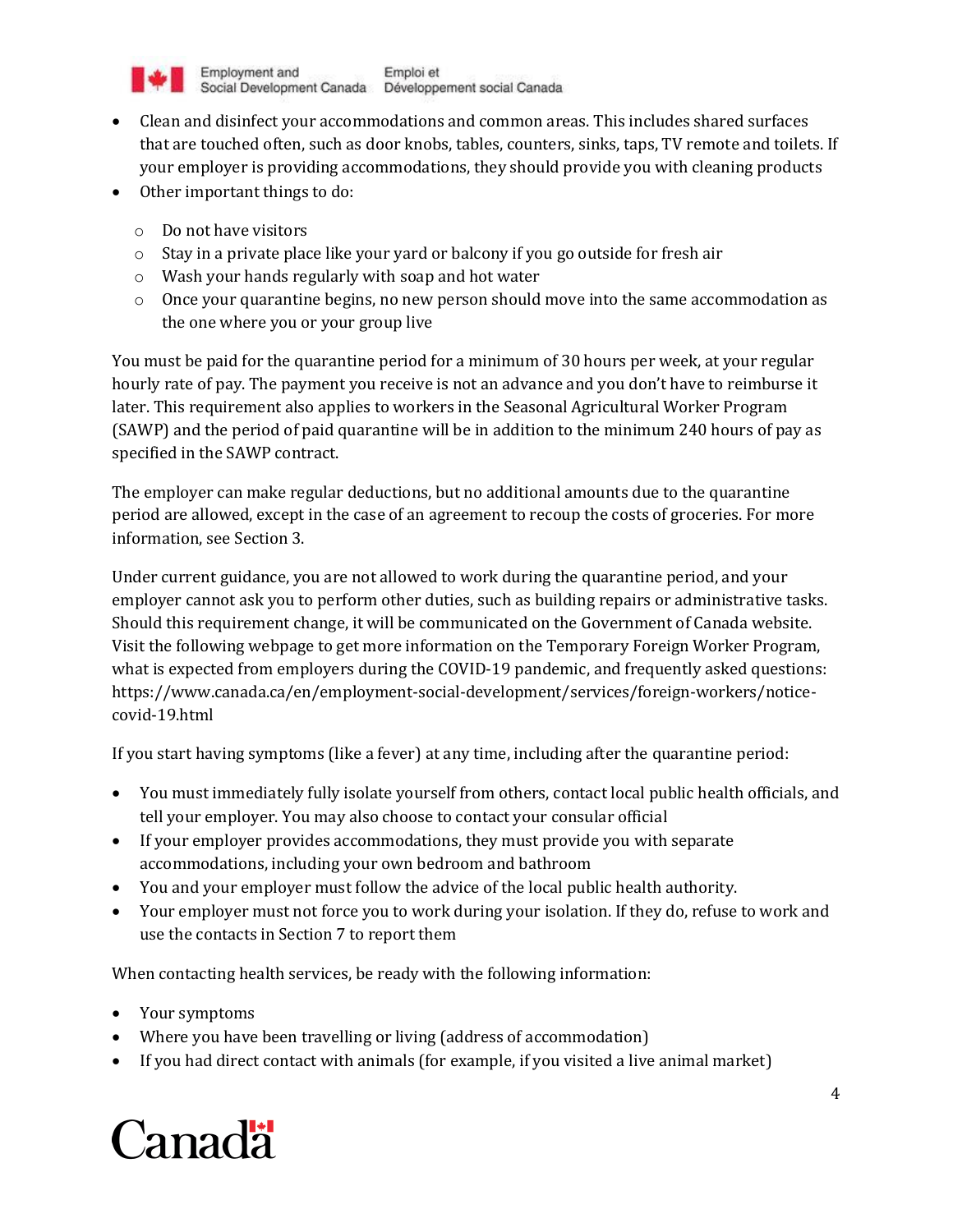

Employment and Emploi et Social Development Canada Développement social Canada

If you had close contact with a sick person who had a fever, cough or difficulty breathing

After you provide them with this information, they will provide advice on what you should do next.

You can find the phone numbers and websites for health services in your province or territory in Section 6.

#### **You may face serious consequences if you are not following COVID-19 requirements**

You may receive a fine of up to \$1,000,000 or go to jail, or both if you do not follow the COVID-19 procedures from the time you arrive in Canada. In addition to receiving penalties, you may not be allowed into Canada again and face a removal order.

Your employer cannot prevent you from meeting the requirements under the Quarantine Act, and they may also face serious consequences if they do not respect the requirements. You can safely report them by contacting the confidential Government of Canada Tip Line (1-866-602-9448). You can also safely report them by contacting the phone numbers in Section 7. Keep evidence, like screenshots of text messages, videos, or pictures if your employer is breaking the rules, like asking you to work, not paying you, or preventing you from accessing food. If your employer is providing you with housing, you can report them if they are not providing you with cleaning supplies, putting you in housing where beds are not two meters apart, or housing you with workers not in quarantine. You can also report them if they are not isolating workers who exhibit the signs or symptoms of COVID-19.

#### **Taking care of your mental health during quarantine and during the pandemic**

- Stay informed, but take breaks from social media and news stories
- Practic[e physical distancing,](https://www.canada.ca/en/public-health/services/publications/diseases-conditions/social-distancing.html) but stay connected:
	- o Talk to friends or family about your feelings and concerns through email, telephone, video chats and social media like Facebook
	- $\circ$  If you don't have access to a telephone or computer, try writing letters to loved ones that can be sent at a later date
- Take deep breaths (in for 3 seconds, out for 3 seconds), stretch, or meditate
- Try to eat healthy meals, drink water, exercise regularly, and get plenty of sleep
- Focus on the positive aspects of your life and things you can control
- Be cautious of excessive intake of alcohol or other substances
- Be kind and compassionate to yourself and others

## **Section 4: What to know for the rest of your stay in Canada**

The information in this section will be useful for the rest of your stay in Canada, after the initial quarantine period has elapsed.

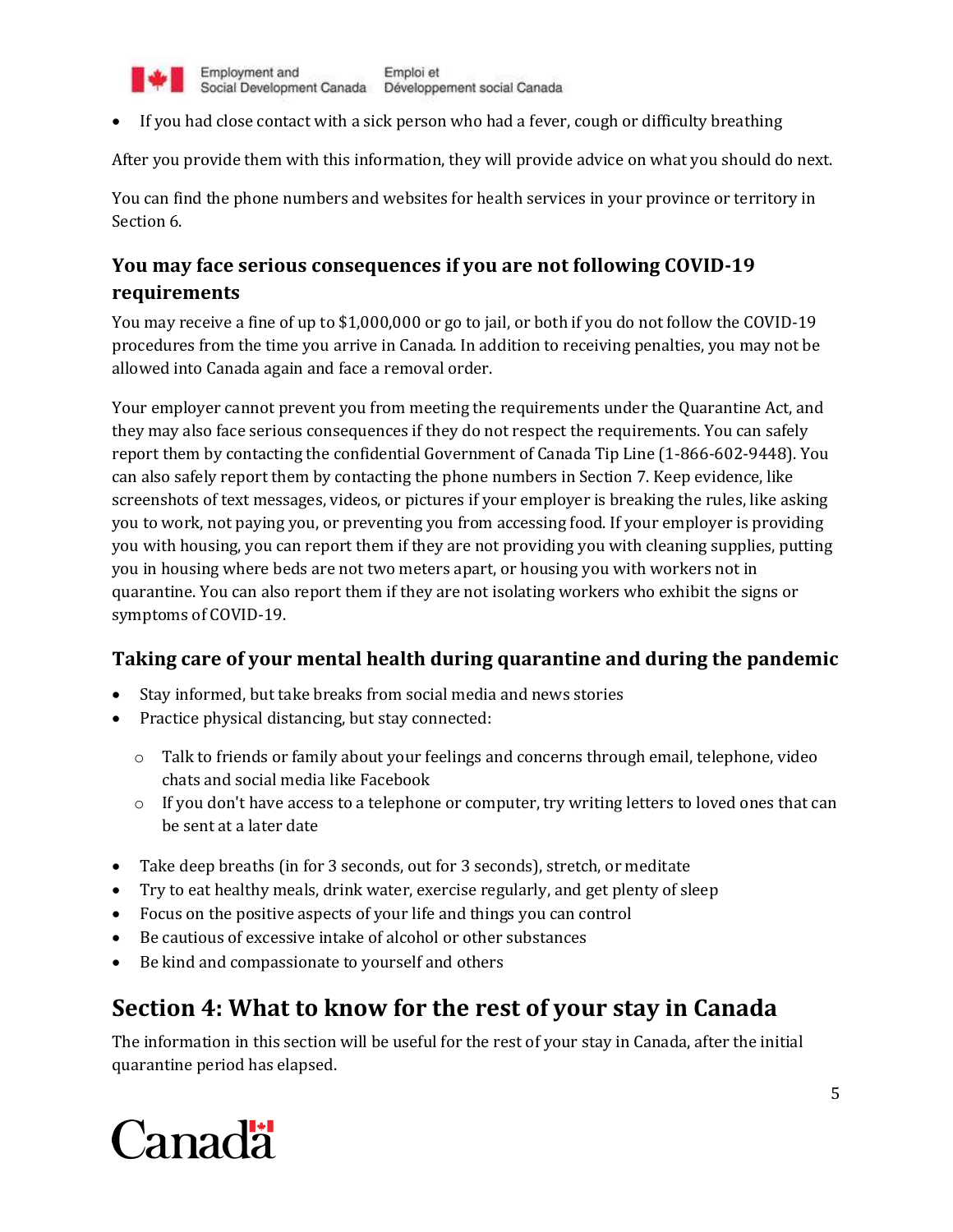

For the rest of your stay in Canada, to avoid the spread of COVID-19, you (as well as all Canadians) are asked to:

- Stay at home unless you have to go to work
- Avoid all non-essential trips in your community
- Do not gather in groups
- Limit contact with people at higher risk, such as older adults and those in poor health
- Go outside to exercise but stay close to home

If you leave your home, always keep a distance of at least 2 arms lengths (approximately 2 metres) from others. People you live with do not need to distance from each other unless they are sick or have travelled in the last 14 days.

If you become sick, please follow the same health advice as provided in Section 3.

**Reminder:** While in Canada, it is important to keep track of the hours you work.

### **Section 5: COVID-19 income support measures**

Your employer cannot end your contract if you are sick with COVID-19. Due to the COVID-19 pandemic, new financial supports have been made available which you may be eligible for if you are laid off or if you become sick due to COVID-19. If you become ill after the initial quarantine period, you may be entitled to either paid or unpaid sick leave, depending on your employment contract and the relevant federal, provincial or territorial employment standards. Contact the employment standards office by telephone or visit their website to find out more. You can find these phone numbers and websites in Section 7. Please note that although employers must pay you for the quarantine period, employers do not have to continue paying you if you get sick after this period. However, there are income supports available to you if you do get sick.

If you have lost your income because of COVID-19, you may be able to receive the Canada Emergency Response Benefit (CERB). The CERB gives a payment of \$2,000 for a 4-week period (\$500 a week) for up to 16 weeks.

You may be eligible for the CERB if you:

- Reside in Canada (including temporary foreign workers)
- Have stopped working because of reasons related to COVID-19 or are eligible for Employment Insurance (EI), regular or sickness benefits or have exhausted your EI regular benefits between December 29, 2019 and October 3, 2020
- Had employment and/or self-employment income of at least \$5,000 in 2019 or in the 12 months prior to the date of your application, and
- Have not quit your job voluntarily

Note: You will not be eligible for the CERB for the initial quarantine period, so please do not apply for that period.

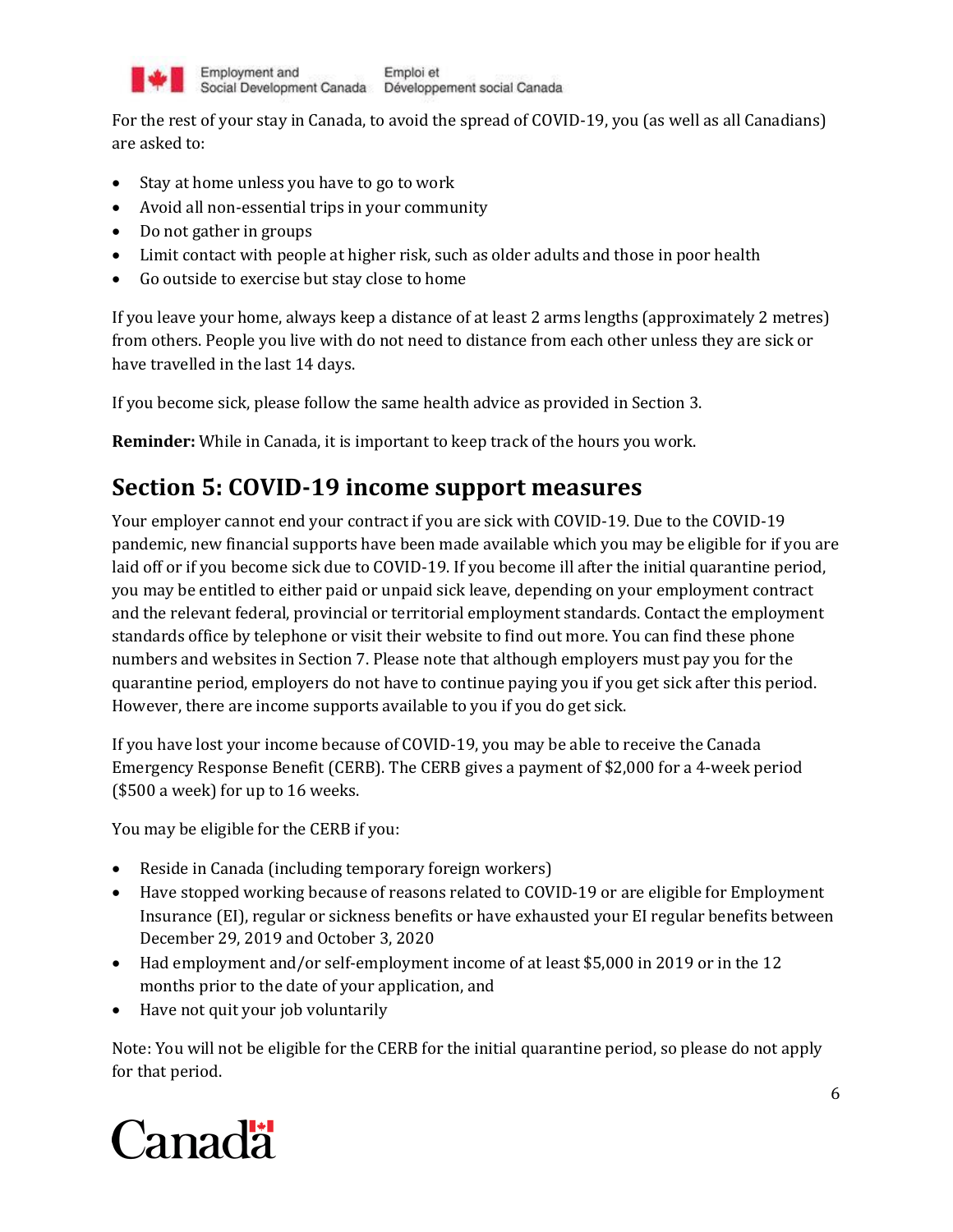

To apply for CERB, visit [https://www.canada.ca/en/services/benefits/ei/cerb-application.htm](https://www.canada.ca/en/services/benefits/ei/cerb-application.html)

You may qualify for the Special Goods and Services Tax (GST) Credit payment. The amount you may receive will be calculated based on the information you provided in your 2018 income tax and benefit return. This is only applicable if you filed income taxes for 2018.

## **Section 6: Contacts for questions or help related to COVID-19**

The Public Health Agency of Canada (PHAC) responds to public health emergencies. For more information about COVID-19, please visit: [https://www.canada.ca/en/public](https://www.canada.ca/en/public-health/services/diseases/coronavirus-disease-covid-19.html?utm_campaign=not-applicable&utm_medium=vanity-url&utm_source=canada-ca_coronavirus)[health/services/diseases/coronavirus-disease-covid-19.html?utm\\_campaign=not](https://www.canada.ca/en/public-health/services/diseases/coronavirus-disease-covid-19.html?utm_campaign=not-applicable&utm_medium=vanity-url&utm_source=canada-ca_coronavirus)[applicable&utm\\_medium=vanity-url&utm\\_source=canada-ca\\_coronavirus.](https://www.canada.ca/en/public-health/services/diseases/coronavirus-disease-covid-19.html?utm_campaign=not-applicable&utm_medium=vanity-url&utm_source=canada-ca_coronavirus) The information presented there is reliable, accurate and up to date.

Each province and territory in Canada has its own health care system. People who work for the health care system in the province or territory where you live will help you if you have concerns about your health. You can contact them.

| <b>Province or Territory</b> | <b>Phone number</b>   | Website                           |
|------------------------------|-----------------------|-----------------------------------|
| <b>British Columbia</b>      | 811                   | www.bccdc.ca/covid19              |
| <b>Alberta</b>               | 811                   | www.myhealth.alberta.ca           |
| Saskatchewan                 | 811                   | www.saskhealthauthority.ca        |
| <b>Manitoba</b>              | 1-888-315-9257        | www.manitoba.ca/covid19           |
| <b>Ontario</b>               | 1-866-797-0000        | www.ontario.ca/coronavirus        |
| Quebec                       | 1-877-644-4545        | www.quebec.ca/en/coronavirus      |
| <b>New Brunswick</b>         | 811                   | www.gnb.ca/publichealth           |
| <b>Nova Scotia</b>           | 811                   | www.nshealth.ca/public-health     |
| <b>Prince Edward Island</b>  | 811                   | www.princeedwardisland.ca/covid19 |
| <b>Newfoundland and</b>      | 811 or 1-888-709-2929 | www.gov.nl.ca/covid-19            |
| Labrador                     |                       |                                   |
| <b>Nunavut</b>               | 1-867-975-5772        | www.gov.nu.ca/health              |
| <b>Northwest Territories</b> | 911                   | www.hss.gov.nt.ca                 |

#### **Health service and information contacts**

You can also find support through community organizations in your region. These organizations can provide advice and support, help integrating into the community, interpretation, workshops, and more.

## **Section 7: Contacts to report your employer for not respecting the COVID-19 requirements**

For information about the Temporary Foreign Worker Program, what is expected from employers during the COVID-19 pandemic, and frequently asked questions, visit Temporary Foreign Worker

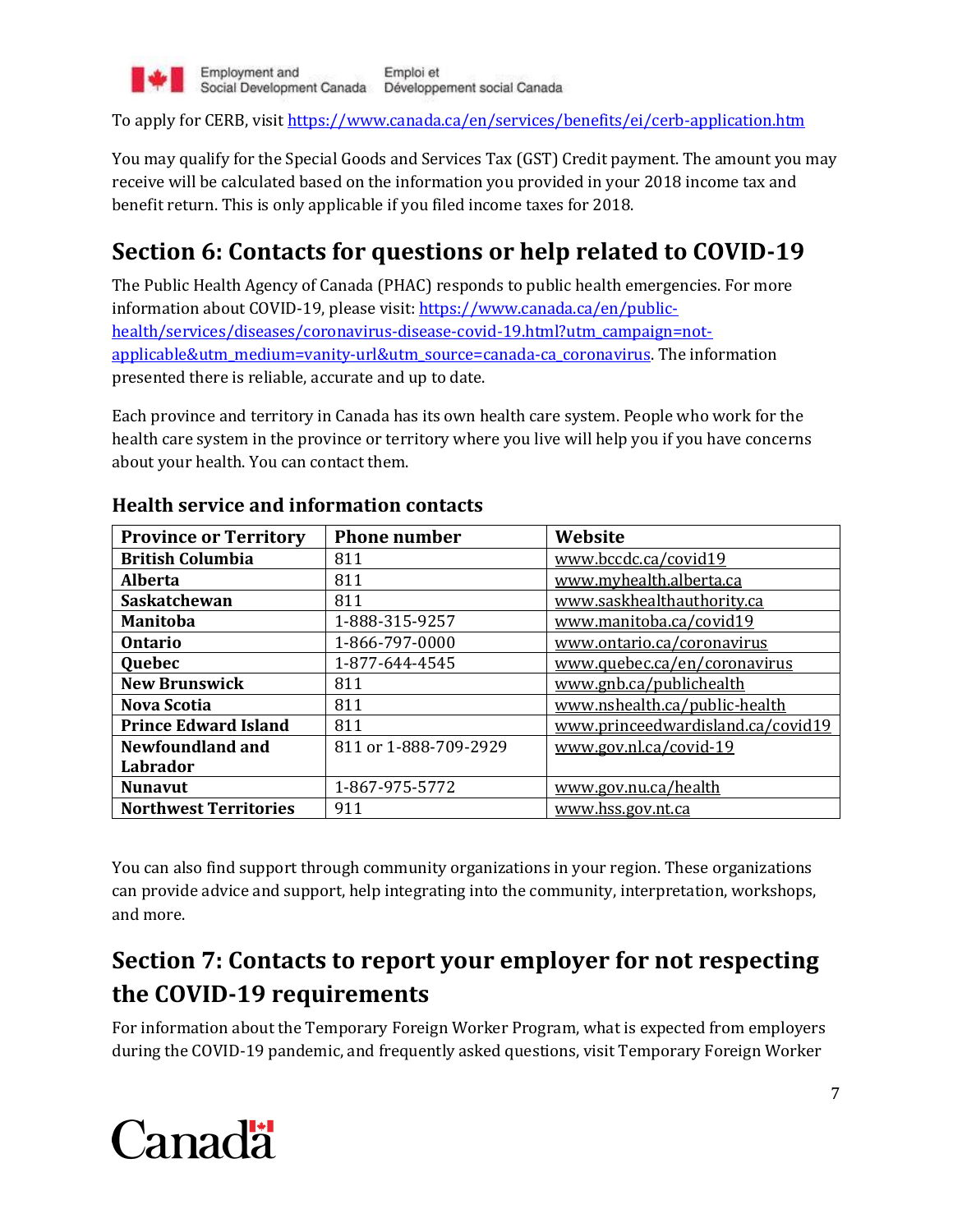

Program – COVID-19 by visiting this webpage: https://www.canada.ca/en/employment-socialdevelopment/services/foreign-workers/notice-covid-19.html

Some documents are also available in Spanish, as well as in French.

Use the confidential Government of Canada Tip Line (1-866-602-9448) if your employer is:

- Forcing you to work during the initial quarantine period
- Not paying you during the initial quarantine period
- Not providing you with cleaning supplies during the initial quarantine period (applicable only if your employer is providing you with housing).
- Interfering with the quarantine requirements (for example, preventing you from accessing groceries, etc.)
- Housing workers in quarantine with workers who are not in quarantine
- Not isolating and providing a worker who has signs/symptoms with a private bedroom and bathroom (applicable only if your employer is providing you with housing)
- Preventing you from following the instructions of public health officials

You can also report your employer by using the multi-lingual Online Fraud Reporting Tool at this webpage: https://www.canada.ca/en/employment-social-

development/corporate/transparency/access-information/prevention-signalementfraude/report-online-fraud.html

You can also notify the RCMP, local law enforcement, and local health authorities.

## **Workplace health and safety offices**

Call if you have been asked to do dangerous work, if conditions at your workplace are unsafe, or if you were injured or sick because of your work.

| <b>Province or Territory</b>     | <b>Phone number</b> |
|----------------------------------|---------------------|
| <b>British Columbia</b>          | 1-888-621-7233      |
| <b>Alberta</b>                   | 1-866-415-8690      |
| <b>Saskatchewan</b>              | 1-800-567-7233      |
| <b>Manitoba</b>                  | 1-855-957-7233      |
| <b>Ontario</b>                   | 1-877-202-0008      |
| Québec                           | 1-844-838-0808      |
| <b>New Brunswick</b>             | 1-800-222-9775      |
| Nova Scotia                      | 1-800-952-2687      |
| <b>Prince Edward Island</b>      | 1-800-237-5049      |
| <b>Newfoundland and Labrador</b> | 1-800-563-5471      |
| Yukon                            | 1-800-661-0443      |
| <b>Northwest Territories</b>     | 1-800-661-0792      |
| <b>Nunavut</b>                   | 1-877-404-4407      |

**Federal Labour Program (call if you are in a federally regulated workplace):** 1-800-641-4049